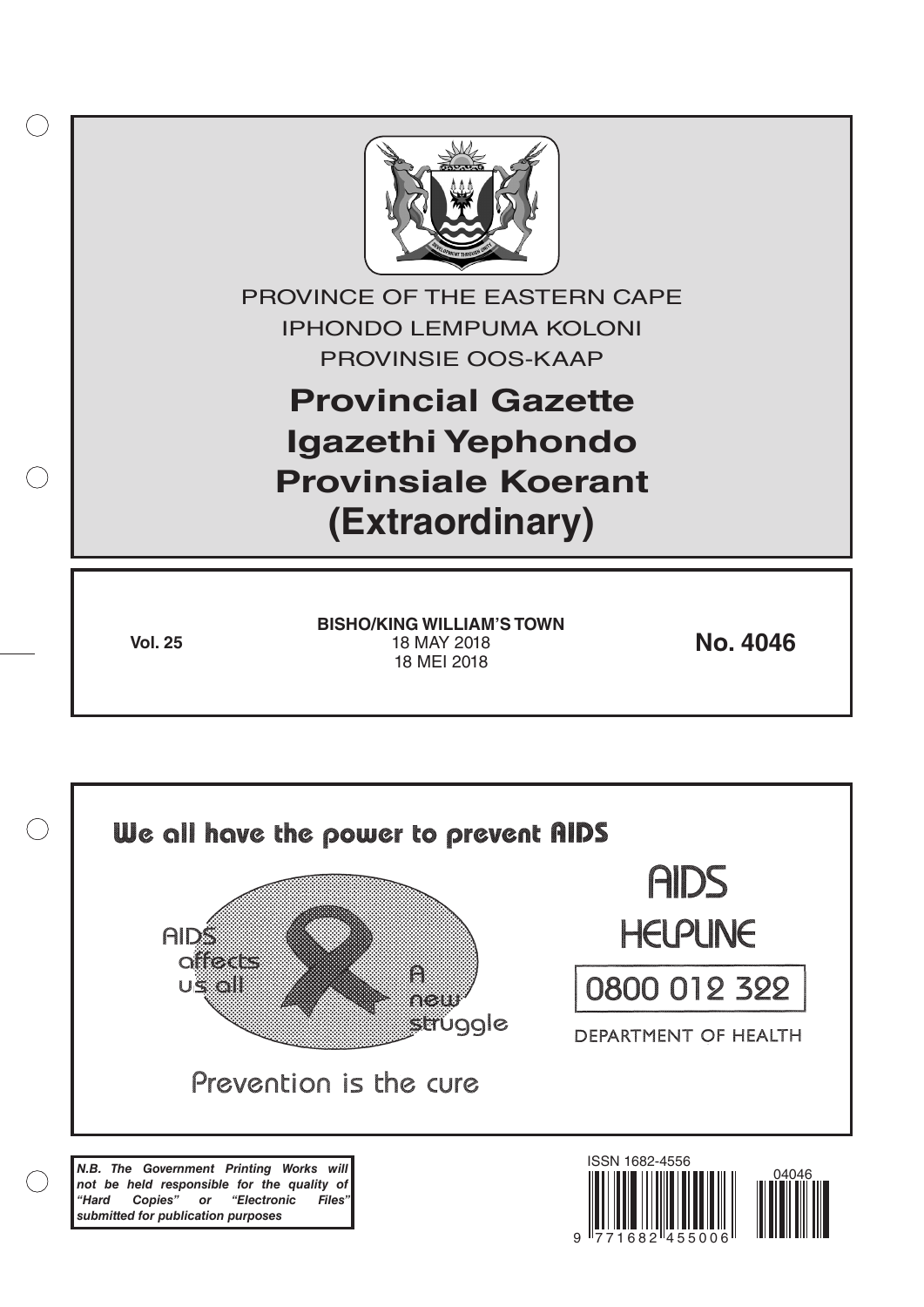# **IMPORTANT NOTICE:**

**The GovernmenT PrinTinG Works Will noT be held resPonsible for any errors ThaT miGhT occur due To The submission of incomPleTe / incorrecT / illeGible coPy.**

**no fuTure queries Will be handled in connecTion WiTh The above.**

#### **CONTENTS**

|    |                                                                                                         | Gazette<br>No. | Page<br>No. |
|----|---------------------------------------------------------------------------------------------------------|----------------|-------------|
|    | <b>PROVINCIAL NOTICES • PROVINSIALE KENNISGEWINGS</b>                                                   |                |             |
| 82 | Local Government: Municipal Electoral Act, 2000: Election Timetable: Ward 18 and 21 of the Buffalo City | 4046           |             |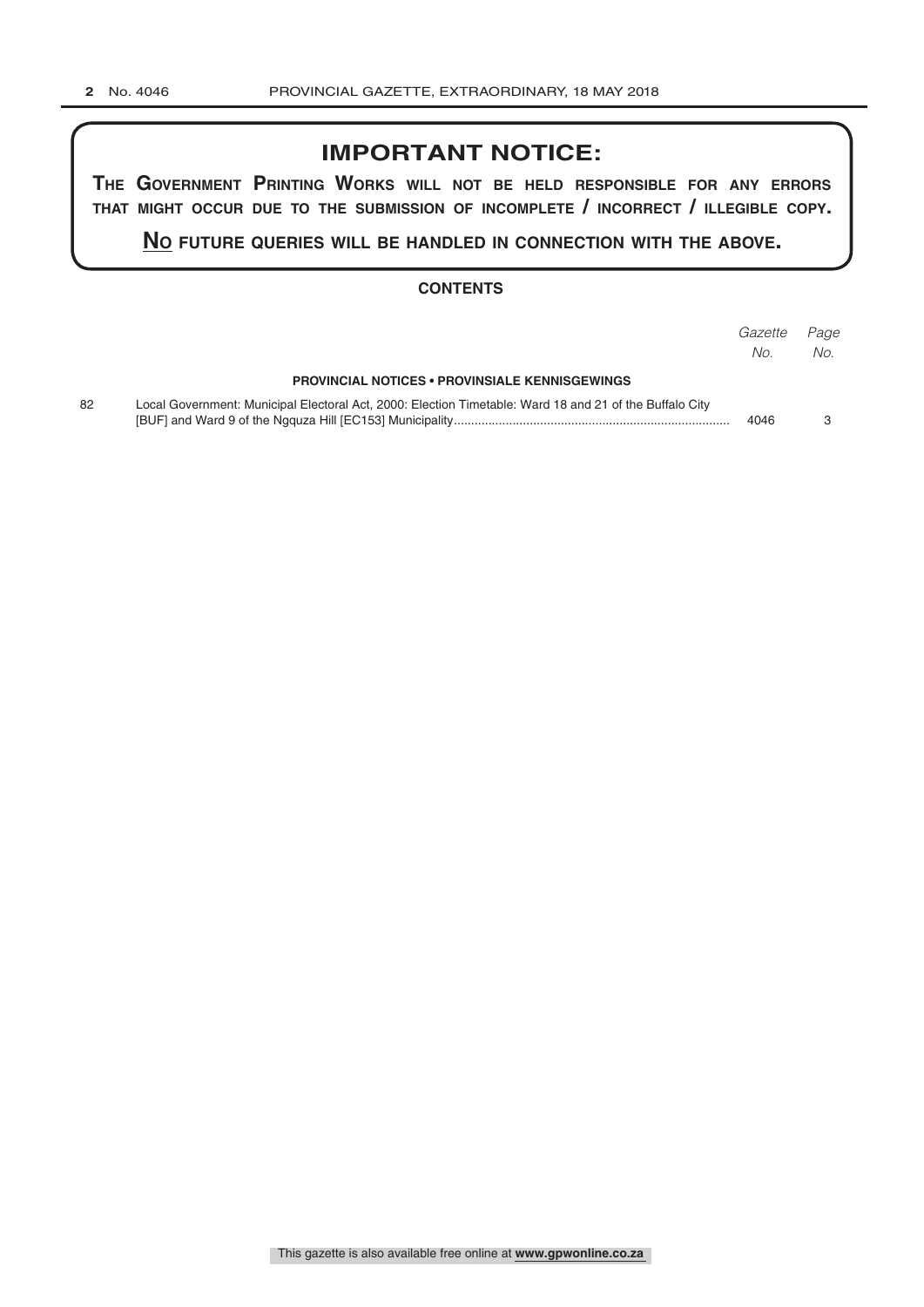## Provincial Notices • Provinsiale Kennisgewings

#### **PROVINCIAL NOTICE 82 OF 2018**

## **ELECTORAL COMMISSION**

### **ELECTION TIMETABLE**

The Electoral Commission hereby gives notice that it has in terms of section 11 of the Local Government: Municipal Electoral Act, 2000, compiled the election timetable set out below to apply to the municipal by-elections to be held on 06 June 2018 in respect of Ward 18 and 21 of the Buffalo City [BUF] and Ward 9 of the Ngquza Hill [EC153] Municipality as proclaimed by Provincial Notice number 80 of 2018 as published in the Provincial Gazette Extraordinary No 4043 of the Eastern Cape, dated 15 May 2018. A reference to "section" in this election timetable is a reference to that section in the Local Government: Municipal Electoral Act, 2000 (Act No. 27 of 2000).

#### **Cut-off time for act to be performed**

1 An act required in terms of this Act to be performed by not later than a date in the election timetable must be performed before 17:00 on that date, unless otherwise specified.

#### **Certification of the voters' roll**

2 By 16 May 2018 chief electoral officer must certify the segments of the voters' roll for the voting districts to be used in the by-elections in terms of section 6(2)(a).

#### **Notice that lists of addresses of voting stations are available for inspection**

3 By 16 May 2018 the chief electoral officer must give notice that copies of a list of voting stations and their addresses will be available for inspection at the office of the Commission's local representative in terms of section 19(5).

#### **Notice of route of mobile voting stations**

4 If the Commission decides to use mobile voting stations in the byelections, the Commission must by 18 May 2018 give notice of the route, including the locations and estimated times of stopping of each mobile voting station in terms of section 22(1).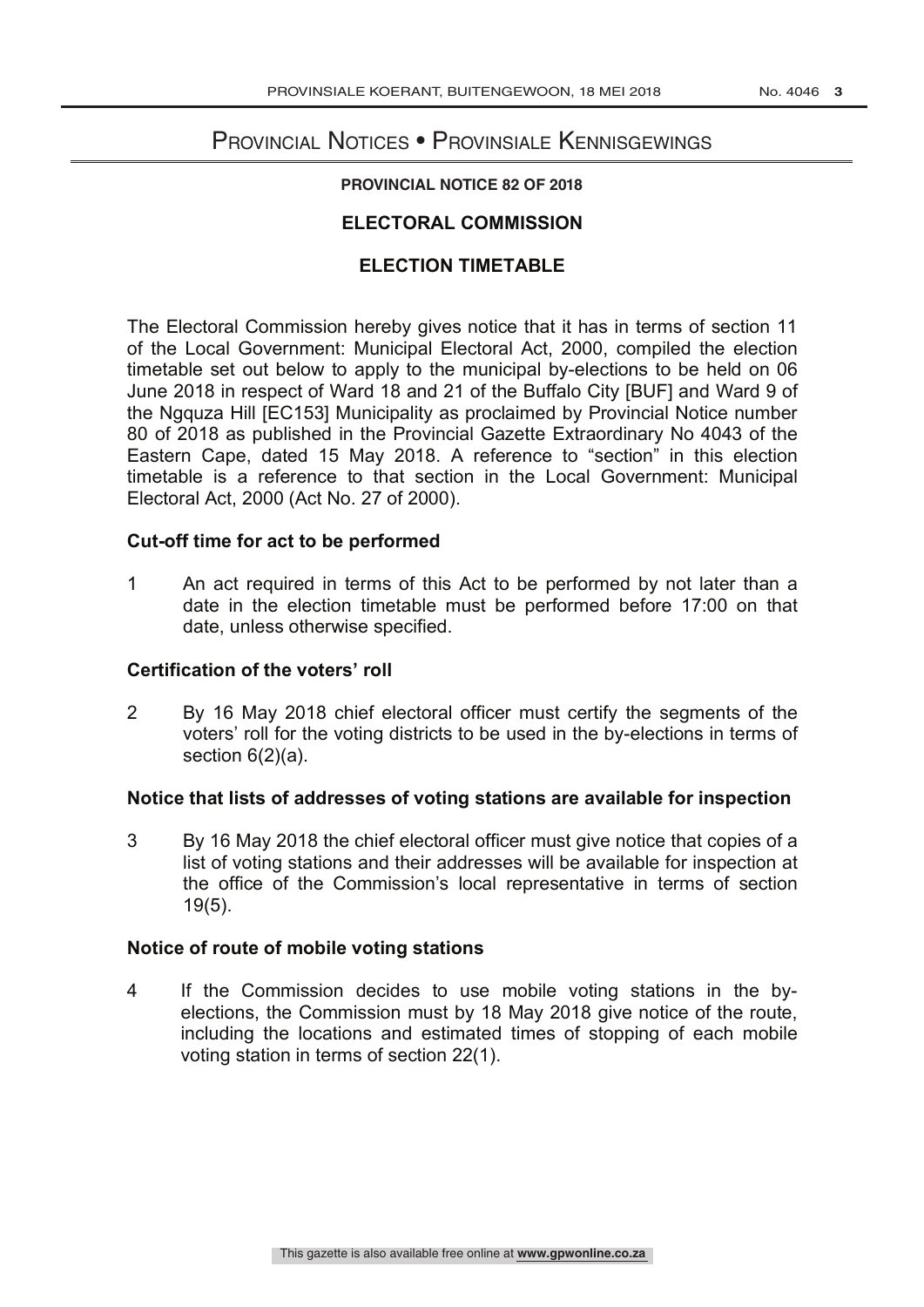#### **Cut–off date for nomination of ward candidates to contest an election**

5 By no later than 16 May 2018 at 17h00, the nomination of a person to contest the by-election in a municipality as a ward candidate must be submitted to the Commission's local representative on a prescribed form and in the prescribed manner in terms of section 17(1).

#### **Cut–off date for compilation and certification of ward candidate lists**

6 By 21 May 2018 the Commission must compile for each ward a list of ward candidates, certify those lists for that by-election, and keep copies of the lists available at the office of the Commission's local representative in terms of section 18 (1).

#### **Cut-off date for issuing certificates**

7 By 21 May 2018 the Commission must issue to each ward candidate contesting the by-election, a prescribed certificate in terms of section  $18(1)(d)$ .

#### **Application for special vote**

8 10(1) By no later than 25 May 2018 a voter may apply in terms of Regulation 28B (1) to cast special vote within the voting district where she or he is registered. [Applications for special votes will only be received from 21 May 2018]

(2) On 5 June 2018 voters who had successfully applied to cast their special votes at the voting station, may visit the voting station between 08h00 and 17h00 to cast their special votes.

(3) On 5 June 2018 voting officers must visit voters who had successfully applied to cast their special votes at their places of residence, to afford them the opportunity to cast their votes there.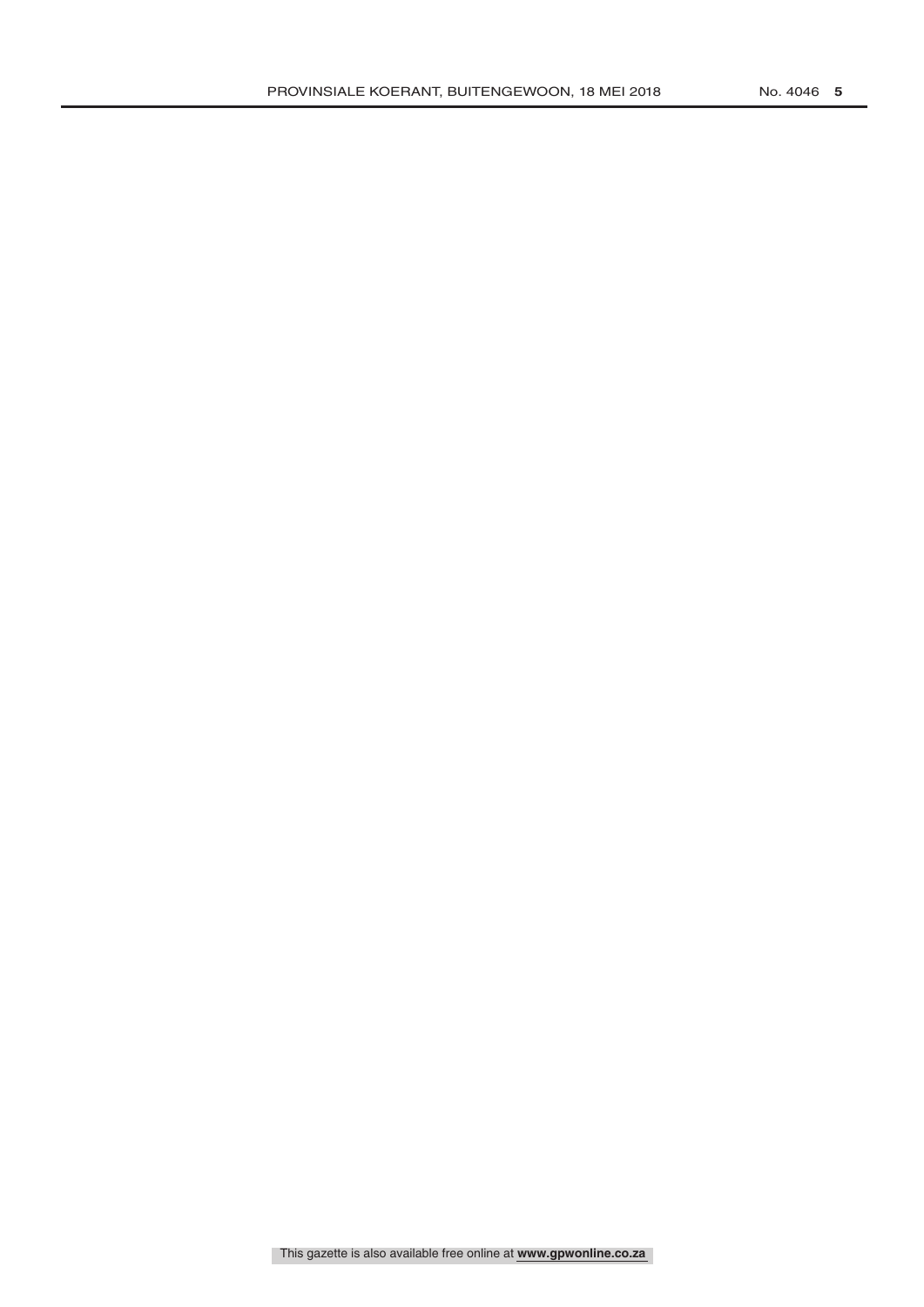This gazette is also available free online at **www.gpwonline.co.za**